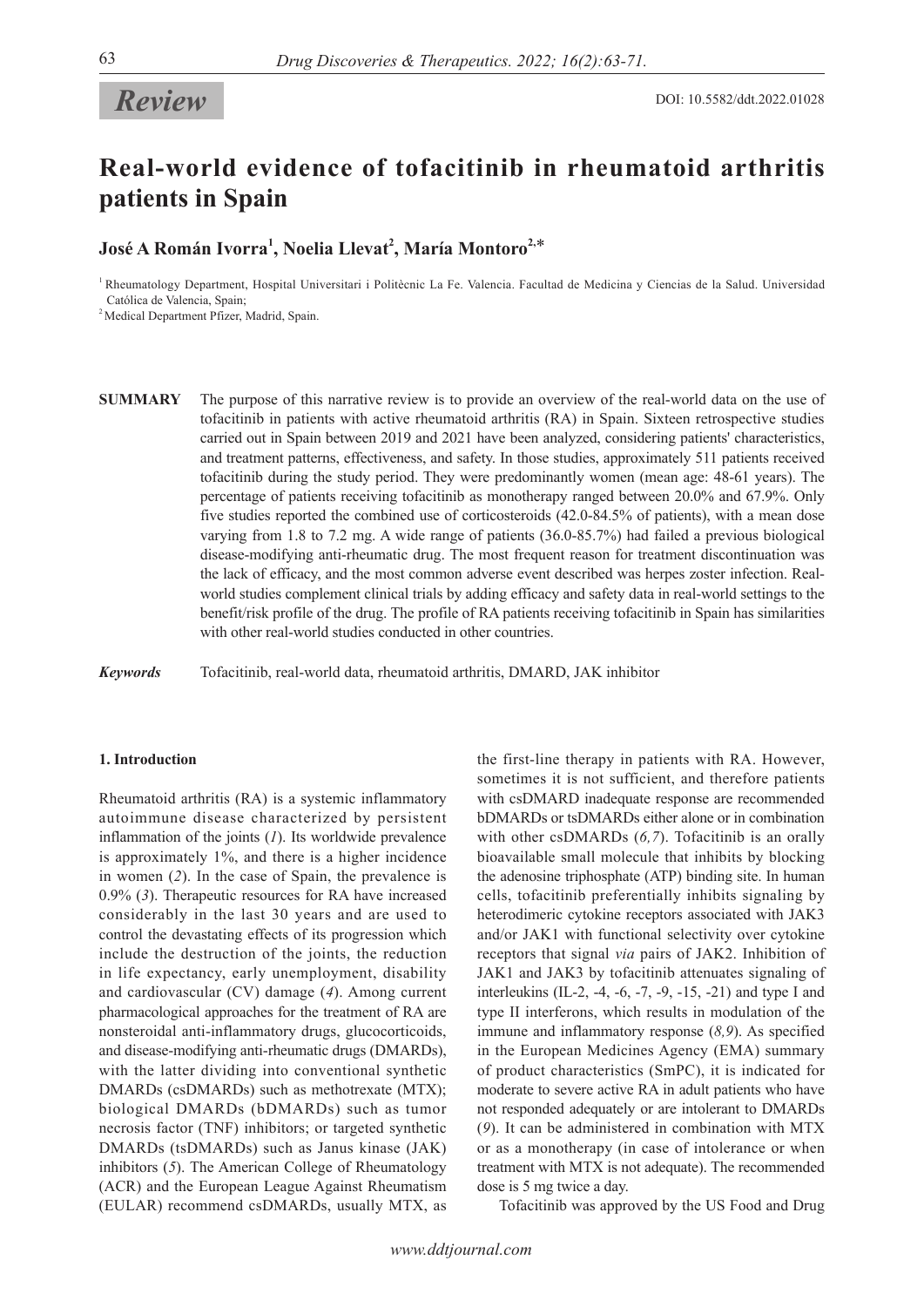Administration (FDA) in November 2012 and by the EMA in March 2017 for the treatment of RA (*9,10*). The efficacy and safety of tofacitinib for the treatment of active RA in adults has been studied through numerous phase II, III, IIIb/IV and IV randomized clinical trials (RCTs) (*9*). Additionally, two longterm open-label trials have been completed (*11-23*). The results show sustained efficacy and consistent safety beyond 9.5 years (*24,25*). In a large (*n* = 4,362) randomized post authorization safety study (ORAL Surveillance [A3921133; NCT02092467]) in patients with RA who were 50 years of age or older with at least one additional cardiovascular risk factor, an increased incidence of major adverse cardiovascular events (MACE) and malignancies was observed with tofacitinib compared to TNF inhibitors (*9*).

RCTs have been considered the *gold standard* for generating data on efficacy and safety, occupying a high position in the hierarchy of evidence that supports the registration of the product and its commercialization. However, these studies include patients with very selective profiles, and this strong internal bias may limit their external validity and, therefore, the transferability and generalizability of the results (*26,27*). Observational studies based on real-world data cannot replace RCTs to generate safety and efficacy data. However, they can help produce evidence of therapeutic effectiveness and support the RCT data, allowing comparisons in a real clinical setting (*28*). Therefore, supplementing data from clinical trials with real-world studies provides valuable information for payers, clinicians, and patients on how an intervention performs outside the narrow confines of the research environment. The importance of real-world evidence, to support marketed products and its potential role in product development/lifecycle monitoring and decision-making for regulation and evaluation, has been recognized by FDA (*29*) and EMA (*30*). Real-world data sources are administrative claims databases, clinical databases, RA patient registries, and national pharmacovigilance programs. Real-world evidence on tofacitinib has been published in different countries, including United States (*31,32*), Canada (*33*), Switzerland (*34*), and Australia (*35*) in cohort registries, as well as data sourced from other registries and hospital cohorts (*36,37*).

The purpose of this narrative review is to provide an overview of the evidence on tofacitinib use and the administration patterns in patients with active RA in the Spanish clinical practice.

## **2. Methods**

A review of the literature was performed on diverse databases (PubMed, GoogleSchoolar) using the following keywords: "tofacitinib", "Janus kinase inhibitors", "rheumatoid arthritis", "Spain", "real-life". The search included all studies, case-series, and abstracts published

between January 2019 and October 2021, written in English or Spanish. The date of search was October 22<sup>nd,</sup> 2021. Studies not involving patients with RA, those not from Spanish hospitals, those whose data is derived from clinical trials, or those without a minimal description of patient characteristics were not incorporated into the review. Given the scarce available literature, abstracts from the XLV, XLVI and XLVII National Congress of the Spanish Society of Rheumatology (held in 2019, 2020 and 2021) and from the Annual European Congress of Rheumatology (EULAR, held in 2020 and 2021) were also examined. From the identified studies, an analysis was made of patient characteristics, treatment patterns, effectiveness, and safety. To avoid duplicates, any abstracts from the same center were carefully analyzed and only the most recent data were presented.

# **3. Available real-world studies with tofacitinib for rheumatoid arthritis in Spain**

Between 2019 and 2021, 16 retrospective studies reported the tofacitinib experience in patients with RA on routine clinical practice in Spain (*38-53*). Data from case-series were obtained from medical records and databases of a hospital's Rheumatology Service (Supplementary Table S1, *http://www.ddtjournal.com/ action/getSupplementalData.php?ID=94*). Data from the Spanish registry of adverse events (AEs) of biological therapies in rheumatic diseases (BIOBADASER 3.0), including information on the administration of JAK inhibitors, was not included in the analysis (*54*). The most relevant data obtained are summarized in Table 1 (demographics and baseline disease characteristics, Online Table, *http://www.ddtjournal.com/action/ getSupplementalData.php?ID=95*) and Table 2 (effectiveness and safety data, Online Table, *http:// www.ddtjournal.com/action/getSupplementalData. php?ID=95*).

## 3.1. Demographic characteristics

The total number of RA patients assessed in these studies were 1,108. 511 were treated with tofacitinib. The number of RA patients included in each series that were treated with tofacitinib varied, ranging from 4/81 (4.9%) (*44*) and reaching 81/81 patients (100%) in series that only included RA patients with tofacitinib (*45*). The mean age of patients analyzed ranged between 43.7 years (standard deviation, SD: 12.2 years) (*53*) and 61.2 years (SD: 13.2 years) (*43*), while the median age varied from 61.0 years (range: 40.0-74.0) (*41*) to 62.9 years (range: 49.9-74.4 years) (*46*). According to RA prevalence, a higher percentage of women received tofacitinib (between 58.0% [16/28 of patients] (*38*) and 94.4% [17/18]) (*41*). Only two studies described the comorbidities in 40 RA patients. In one study, 30.0% (12/40) had arterial hypertension, 32.5% (13/40)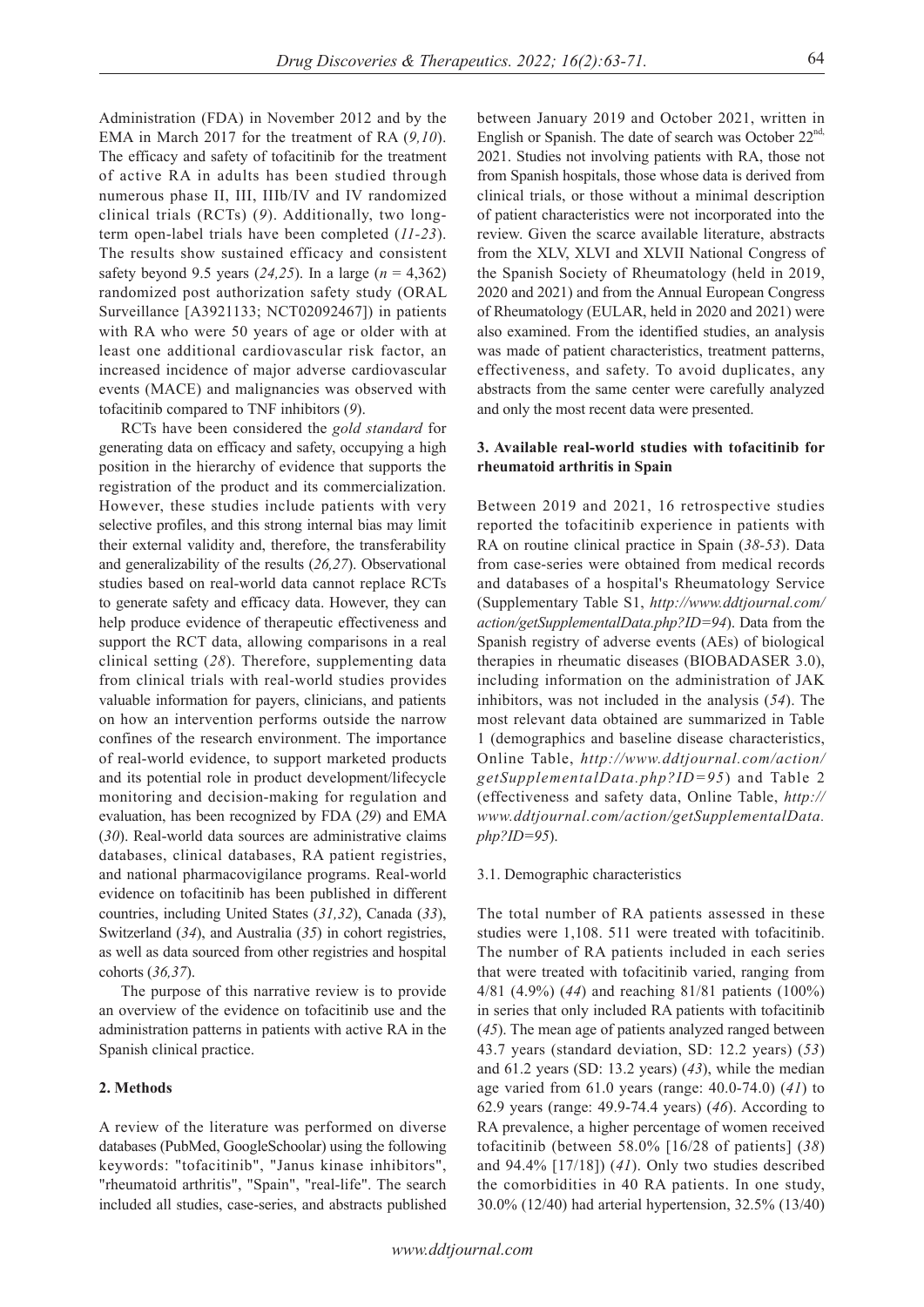dyslipidemia, 15% (6/40) diabetes mellitus, 10% (4/40) hypothyroidism, 32.5 % (13/40) smokers, and 20.0% (8/40) osteoporosis (*39*). In the other study, arterial hypertension (30.3% of patients, 20/66), diabetes mellitus (6/66, 9.1%), and dyslipidemia (26/66, 39.4%) were reported (*49*). The body mass index has been reported only in one study (*38*), where the mean value was 30.1 kg/m2 in 28 patients (19 of them had received tofacitinib). Also, only one study reported extraarticular manifestations, in 28.6% of patients (8/28) (*43*), 14 of whom had received tofacitinib.

## 3.2. Baseline disease characteristics

Disease duration of RA ranged from 8.7 years (SD: 6.5 years) (*49*) to 18.0 years (interquartile range: 9.0-22.0) (*50*). The percentage of patients who had failed with a previous bDMARD and received JAK inhibitors was reported to range from 36.0% (*48*) to 85.7% (24/28) (*43*). The mean treatment time with a bDMARD was between 2.6 years (SD: 3.0 years, in one study) (*44*) and 3.9 years (range: 1.2-10.9 years, in another study) (*40*). Including case-series, patients who did not achieve a therapeutic response to least one bDMARD varied from 15.4% (6/39) (*47*) to 41.4% (24/58) (*47*) of patients receiving JAK inhibitors. Those who had failed at least two previous bDMARDs ranged between 13.6% (9/66) (*49*) and 46.1% (18/39) (*46*), and those who had failed three or more previous bDMARDs ranged from 10.6% (7/66) (*49*) to 43.3% (39/90) (*45*). The use of JAK inhibitors in patients who had not received biologics previously was reported between 10.0% (9/90) (*45*) and 35.7% (10/28) (*38*). Two studies provide data about the reasons for switching to biologics. In the first study, the switching group included 35 patients (18 received JAK inhibitors) (*40*). The reasons for changing therapy were ineffectiveness (28/35, 80.0%), AEs (6/28; 17.1%), lack of follow-up (1/28, 2.9%). The mean duration on biologic therapy before switching was 3.9 years (range: 1.2-10.9 years). In the second study, the mean time in treatment with a bDMARD was 2.6 years (SD: 3.0 years) (*44*). The reasons to switch therapy in 81/252 patients were: loss of efficacy (25/81, 30.9%); AEs (31/81, 38.3%); change of address/loss of follow-up (20/81, 24.7%); and voluntary abandonment of treatment by the patient (5/81, 6.2%). One case-series provided data on sequential and switch treatment with JAK inhibitors, in any order, and evaluated the efficacy and safety of the second therapy when the first one had failed (*43*). This study included 28 patients, half of them received either tofacitinib or baricitinib.

Regarding autoantibodies status, the presence of rheumatoid factor (RF) and/or anti-cyclic citrullinated peptide (CCP) was reported in 69% (40/58) (*47*) and 72% (13/18) (*41*) of the cases. Only this latter study reported the frequencies of RF+/CCP- (1/18, 5.6%), RF-/CCP- (3/18, 16.7%), and RF-/CCP+ (1/18, 5.6%).

One study reported CCP+ (19/28, 67.9%) (*43*), and another study reported RF+ (55/81, 68.0%) and CCP+ (61/81, 74.0%) (*44*) for any JAK inhibitors. Three studies reported these values separately: RF+ (32/39, 82.1%)/CCP+ (28/39, 71.2%) (*46*), and RF+ (9/9, 100.0%) / CCP+ (7/9, 77.8%) (*42*), and RF+ (87.5%, 35/40) / CCP+ (30/40, 75.0%) (*39*), in patients treated with tofacitinib. Structural damage data was included in six studies, describing erosive disease in 46.4% (13/28) (*43*), 54.5% (*51*), 62.5% (25/40) (*39*), 66.7% (6/35) (*42*), 67.8% (38/56) (*53*), and 87.2% (34/39) (*46*) of the patients treated with JAK inhibitors.

Disease activity at baseline was evaluated in nine studies with the Disease Activity Score 28 (DAS28), showing that patients who received JAK inhibitors had initially a moderate disease activity (defined as DAS28 score range: 3.2-5.1; DAS28: 4.3 (*48*), DAS28: 4.5, SD: 1.5 (*40*), DAS28/ C-reactive protein [CPR]: 4.5, range: 1.6-6.4, DAS28: 4.8, SD: 0.9 (*47*), DAS28: 4.8 (*38*), DAS28: 4.9, SD: 0.9 (*39*), and DAS28: 4.9, SD: 1.1 (*51*)); or high disease activity (DAS28: 5.2, range: 4.3- 6.3; DAS28 score > 5.1, DAS28-CPR: 5.4, SD: 0.91 (*43*), DAS28-erythrocyte sedimentation rate [ESR]: 6.1, range: 3.8-5.3 (*42*)).

## 3.3. Tofacitinib administration patterns

The JAK inhibitors were administered either as monotherapy or in combination with csDMARDs or corticosteroids. The percentage of patients in each study where JAK inhibitors, specifically tofacitinib, were administered as monotherapy was 20.0% (8/40) (*39*), 24.8% (23/66) (*49*), 39.2% (*48*), 51.1% (46/90) (*45*), 59% (33/56) (*50*), 66.7% (12/18) (*41*), and 67.9% (19/28) (*38*). Related to combination therapy, the csDMARD which was most frequently used in combination with JAK inhibitors was MTX, ranging between 33.3% (6/18) (*41*) and 87.5% (35/40) (*39*), followed by leflunomide by up to 19% of patients (11/58), hydroxychloroquine by up to 13.8% (8/58) and sulfasalazine by up to 12.1% (7/58) (*47*). Only four case-series reported data regarding the combination of JAK inhibitors with corticosteroids, where 42.2% (46/109) (*40*), 72.5% (*52*), 73.9 (51/69) (*51*), and 84.5% (49/58) (*47*) of patients received corticosteroids. Mean administrated doses were reported in two studies, ranging from 1.8 mg (SD: 3.2 mg) (*46*) to 7.2 mg (SD: 4.2 mg) (*43*).

#### 3.4. Effectiveness

The most relevant data regarding effectiveness and safety of tofacitinib are presented in Table 2 (Online Table, *http://www.ddtjournal.com/action/ getSupplementalData.php?ID=95*). Clinical response to JAK inhibitor therapy was assessed by determining an improvement on the DAS28 score, tender and swollen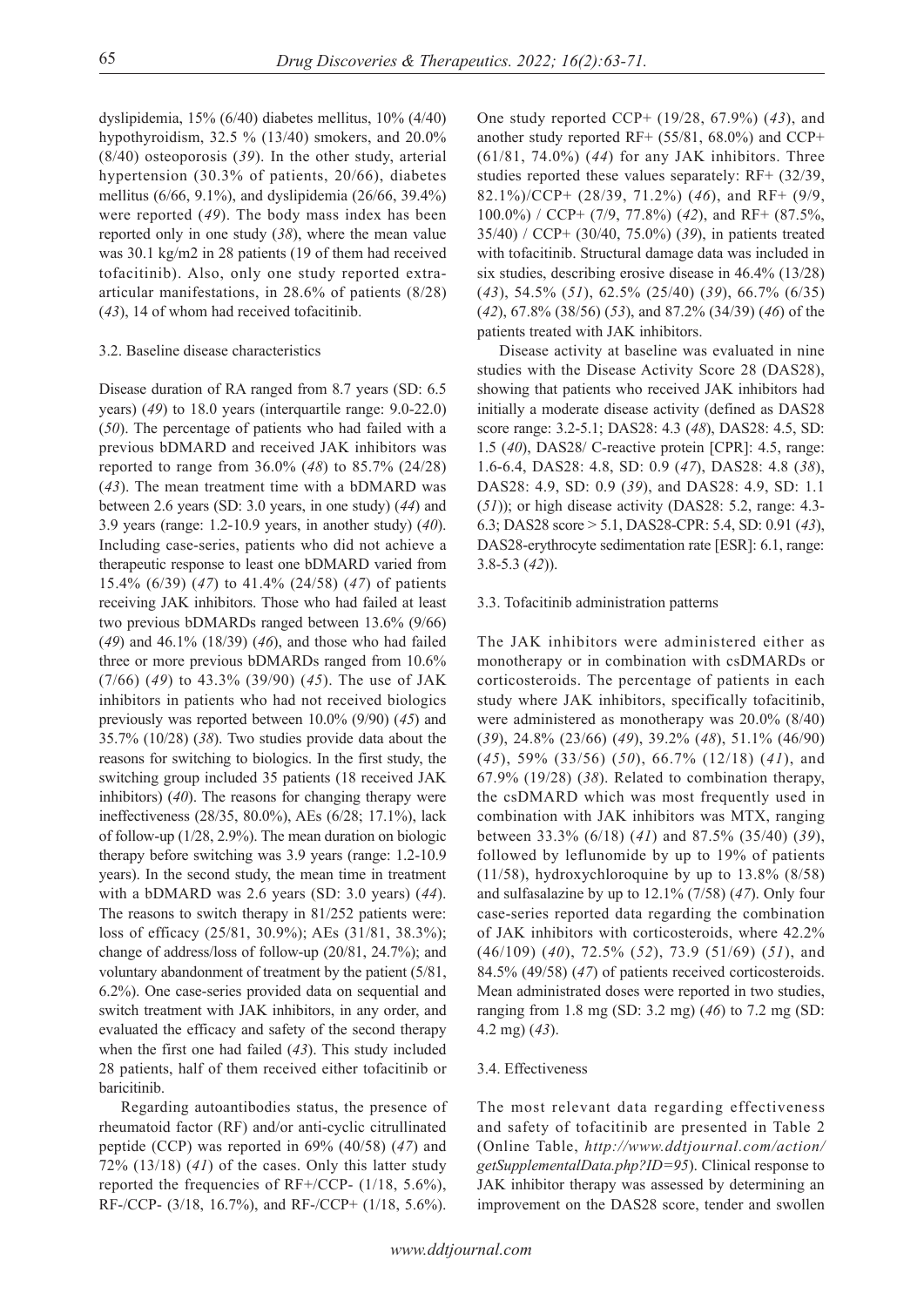joint counts, C-reactive protein, and erythrocyte sedimentation rate (ESR, from baseline), as well as the reporting rate of patients who achieved DAS28 remission and low disease activity (LDA). In a study with 40 patients treated with tofacitinib, the mean baseline DAS28 was 4.9 (SD: 0.94). This was reduced at 3 months to 3.1 (SD: 1.0) and remained at the same value at 6 months, *i.e*. 3.1 (SD: 1.1) (*39*). Similarly, another study reported a baseline median DAS28 of 6.1 (range: 3.8-5.3) and a final median DAS28 of 5.5 (range: 2.6-3.6) in a sample of 9 patients (*42*). Only one study reported a higher reduction in the DAS28, with a baseline median of 4.8 (range: 3.3-6.2) and a final median DAS28 of 2.61 (range: 2.5-3.7) (*46*).

The rate of RA patients in remission and the percentage of LDA were reported in three studies. In the first study ( $n = 40$  patients) remission at month 3 was achieved in 27.5% of subjects (11/40), and LDA in up to 22.5% (9/40). At 6 months, 47.4% of patients (9/19) achieved remission and LDA in up to 42.1% (8/19) (*39*). The second study with 18 patients when it began, showed remission at 3 months as 76.9% (10/13), and LDA of up to  $15.4\%$  (2/13). At 6 months, there was a remission in all patients who continued treatment 100% (3/3) (*41*). The third study, with an initial number of 9 patients, reported a remission of 33.3% (3/9) and a LDA of up to 11.1% (1/9) (*42*).

Efficacy data for switching between JAK inhibitors (tofacitinib and baricitinib) were reported in a case series involving 28 patients (*43*). At the beginning of the study, 14 patients received tofacitinib and another 14 patients received baricitinib. After switching (both groups of patients: from tofacitinib to baricitinib, and from baricitinib to tofacitinib), the overall mean DAS28-CPR decreased at each visit: at 3 months 3.3 (SD: 1.0), at 6 months 3.2 (SD: 1.2) and finally, with 21 patients (75.0%) followed up to 12 months (mean: 2.2, SD: 0.6).

Persistence of treatment was reported in three studies, with a treatment time of 7.6 months (mean) (*43*), 8.9 months (SD: 5.1 months) (*47*), 13.2 months (median) (*46*), respectively. One study also compared the persistence between patients receiving tofacitinib in monotherapy (9/23, 39.1%) versus in combination with csDMARD (26/43, 60.5%) (*49*). One of the studies reported the survival rate for biologically experienced patients (81.7% and 78.7% at 6 and 12 months), and the pooled survival rate for JAK inhibitors (85.0% and 82.5% at 6 and 12 months). None of the JAK inhibitor treatments in patients with no biological experience were interrupted during the follow-up  $(18.4\%, n = 18)$ (*38*). Another study reported survival rates of 85.0% and 70.0% at 6 and 12 months, respectively, when tofacitinib was used as first- or second-line treatment (*45*). Another study revealed a median survival of 35 months for patients receiving tofacitinib (*50*). Regarding the percentages of follow-up, one study showed 66.6% (6/9) (*46*) of patients remaining on treatment with tofacitinib, and another study showed 64.4% (29/45) (*47*).

In the study where treatment switching was done between JAK inhibitors, the mean survival for the first JAK inhibitor was 7.6 months (SD: 6.1 months). The mean follow-up after starting the second JAK inhibitor was 9.6 months (SD: 5.6 months). Survival in the second JAK inhibitor was 82% at 3 months, 76% at 6 months, and 62% at 12 months (*43*).

## 3.5. Safety

The objective of this review was not to evaluate safety because the number of patients included in these studies was too low for this purpose. Nonetheless, a brief review on the safety data related to JAK inhibitors were presented. Related to the occurrence of AEs, studies reported the percentage of AEs as between 15.0% (6/40) (*39*) and 39.0% (11/28) (*43*). The most frequent AEs in each study included: infections (68/122, 55.7%) (*53*), hypercholesterolemia (5/9, 55.5%) (*46*), and herpes zoster (HZ), with the latter being the most repeated AE throughout the studies, representing between 3.3% (4/122) (*53*) and 30.8% (4/13) of cases (*47*). Infections reported in several of the studies were respiratory infections 33.3% (2/6), odontogenic infections 16.7% (1/6) (*39*) and infections in general 69.7% (46/66). The rate of treatment discontinuation ranged between 12.5% (19/149) (*38*) and 33.9% (19/56) (*50*). The most frequent reasons for discontinuation were ineffectiveness (between 8.1% of patients, 5/62 (*48*) and 61.0%, 17/28 (*43*)) and AEs (from 2.6%, 4/149 (*38*), to 50.0%, 16/32 (*45*)). Infections and intolerance to treatment were only reported in one study, which occurred in 12.0% (2/16) and 22.0% (4/16) of patients respectively (*45*). Other less frequent reasons were the failure of the first treatment (between 3.0%, 2/66, and 5.3%, 1/19) (*38*), failure of the second treatment (21.1%, 4/19) (*38*), HZ (in 3/16 of patients, 16.0%) (*45*), refractory (2/3, 66.6%) (*46*), mayor embolic risk factors (10%) (*52*), and AEs (1/3, 33.3%) (*46*).

#### **4. Integration of the real-world evidence**

This review of real-world data in RA patients treated with tofacitinib is the first that has been conducted in a Spanish population. Information on clinical practice may also be influenced by geographic location as not only may the patients managed be of differing ethnic groups, but also the health systems will differ. Therefore, it is relevant to provide the results in Spain as well as contextualize them with other studies based on clinical experiences in real-world conditions. The world's most extensive data set of patients with these characteristics used for real-world studies have been primarily the Corrona registry in the United States,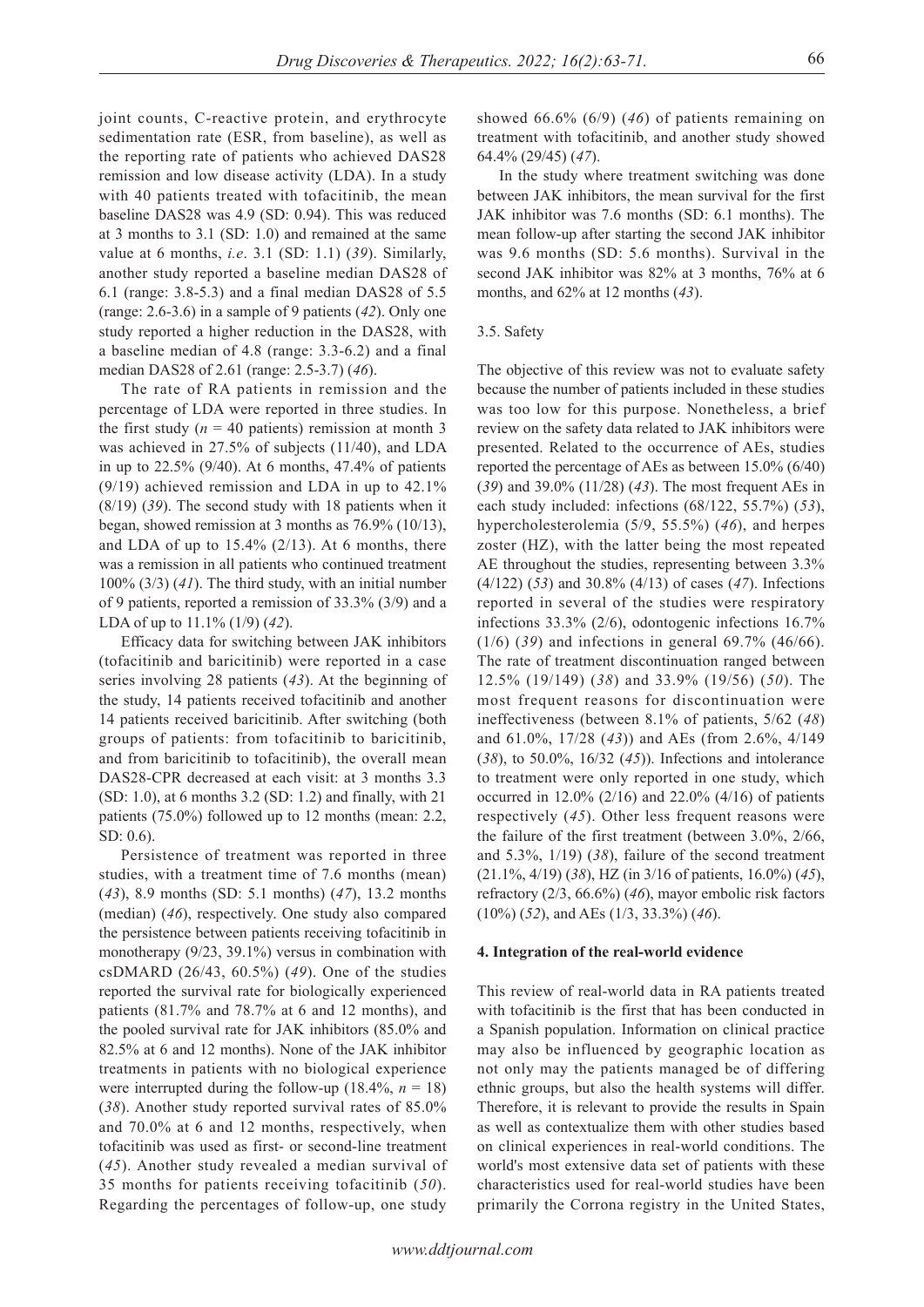with 1,544 patients (*31*), and the eXel program in Canada, with 1,226 patients (*33*). Others, such as the Australian study by Bird *et al*. (*35*) based on the OPAL dataset (Optimizing Patient outcomes in Australian RheumatoLogy), or the Swiss study by Finckh *et al*. (*34*) based on the registry SCQM-RA (Swiss Clinical Quality Management in Rheumatoid Arthritis), have reported 650 and 806 patients, respectively. In our present review, 13 retrospective case cohorts were collected from different Spanish hospitals, involving 386 patients treated with tofacitinib. The BIOBADASER 3.0 (*54*) study reported data from 669 patients treated with JAK inhibitors, but without individualizing the differentiating characteristics for JAK inhibitors. It reported comorbidities in patients such as current smokers (20%), diabetes (10%), ischemic heart disease (3%), hypertension (30%), heart failure (2%), interstitial lung disease (ILD, 2%), chronic obstructive pulmonary disease (COPD, 3%), chronic kidney disease (3%) and osteoporosis (16%) in patients treated with JAK inhibitors. Other studies reported data, such as that of Reed *et al*. (*32*) based on the registry of Corrona (402 patients, 238 in monotherapy and 164 in combination treatment), and Mueller *et al*. (*36*), based on the records of the hospitals of St. Gallen and Aarau in Switzerland. In general, all the studies showed a higher percentage of women, and the mean age of the patients was very similar, between 48 and 61 years (*43,44*). Nevertheless, compared to the Australian study by Bird *et al*. (*35*), with ages ranging between 55 and 74, Spanish RA patients treated with tofacitinib are younger in that series (median age ranges 61-62,9 and ages range 40-74.4), and in the BIOBADASER 3.0 the mean age of patients treated with JAK inhibitors was 59.6 (12.3 SD) (*54*).

It is rare to find collected data regarding comorbidities in patients. However, the Swiss register (*34*) considered CV diseases and osteoporosis of particular interest. In our review, the Gómez-Lechón Quirós *et al*. (*39*) study reported on comorbidities, and in de la Morena *et al*. (*38*), the body mass index was reported, with a mean value of 30.1  $\text{kg/m}^2$ , representing a weight above normal, which represents a significant risk factor for the development of CV diseases. However, the percentages did not exceed 50% in any of the previous studies mentioned. The BIOBADASER 3.0 reported a comorbidities prevalence in RA patients treated with JAK inhibitors, but without specifying the type of JAK or other characteristics such as treatment line or reasons for prior failure (*54*). From the clinical point of view, it is of interest to consider the comorbidity of the patients, especially the cardiovascular risk factors (CVRF). In the ORAL Surveillance study, comparing the combined tofacitinib doses with a TNF inhibitor in a cardiovascular riskenriched population, risks of MACE and cancers were higher with tofacitinib and did not meet noninferiority

criteria (*55*). Several adverse events were more common with tofacitinib. In a real-world data (RWD) multidatabase in USA, a population-based study about the safety of tofacitinib in routine care patients with RA (STAR-RA study) included 102,263 patients, of whom 12,852 (12.6%) initiated tofacitinib. In this study tofacitinib was not associated with an increased risk of cardiovascular outcomes when compared with TNF inhibitor, however, tofacitinib was associated with an increased risk of cardiovascular outcomes in patients with RA with cardiovascular risk factors (*56*).

In our data, tofacitinib was mainly used in patients with active RA after failure to bDMARD treatment (*45*). This was true despite patients with worse prognoses than those included in clinical trials, with long disease duration and often with previous treatment with two or more bDMARDs (*38,39*). Previous experience with patients treated with at least one bDMARD can be found in real-world studies carried out in Canada (*33*) and Switzerland (*34,36*). On the other hand, in line with other publications (*32,57*), the findings of our study coincide with the fact that patients who start tofacitinib tend to have a longer duration of the disease and have been exposed to more DMARDs than patients who start with bDMARDs. Similar to other real-world series (US Corrona registry, Canadian registry) (*32,33*), tofacitinib is administered as monotherapy in a considerable percentage of patients (between 20% to 67.9%). Concerning combined therapy, the most frequently used csDMARD was MTX (39,41), and in the case of corticosteroid application, the doses were low (*47*). In Spain, some retrospective studies have compared the efficacy and safety of JAK inhibitors under real-world conditions, obtaining similar results (*37,38,41*).

Regarding survival, the Canadian study observed long-term survival of two years in patients receiving tofacitinib. Persistence was 62.7% and 49.6% after 1 and 2 years of treatment, respectively (*33*). In the Spanish population, the study with the most extended follow-up of survival was from Soleto *et al*. (*45*) which showed promising results with tofacitinib at 12 months. The frequency of interruption of treatment due to ineffectiveness is noteworthy, which could be related to refractory patients' clinical profile in the studies and/ or the small sample used (*47*). The most commonly reported AE in retrospective studies among the Spanish population was HZ infection (*45,58*), which is in line with results by Kremer *et al*. (*31*) in the US, where the 5-year incidence rate of AEs was evaluated. A pulmonary embolism was also detected in a 70-yearold hypertensive patient (*47,49*). Finally, it is necessary to highlight that the variability found among Spanish studies (regarding evaluated variables) represents that observed in current routine clinical practice in Spain. Its causality might derive from differential features of involved patients. The main objective of this review is to show the tofacitinib usage patterns in Spanish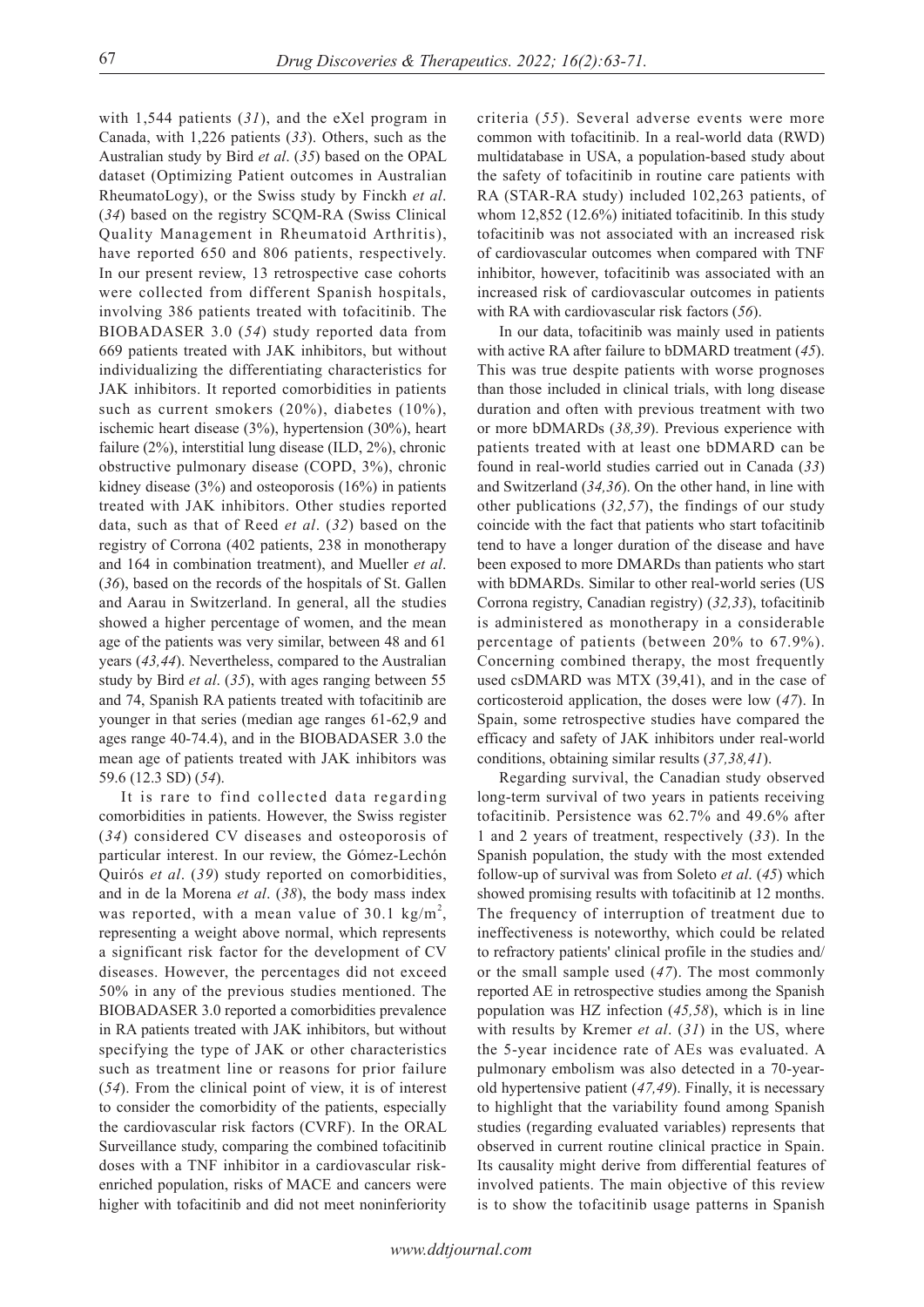real-world studies. For that reason, safety trials in special populations and larger real-life series already published provide more conclusive safety results than those reflected in the present analysis. After evidence obtained from the ORAL Surveillance study, the SmPC has been updated to include recommendations in patients over 65 years of age, patients who are current or past smokers, patients with other cardiovascular risk factors, and patients with other malignancy risk factors (*9*). Prospective registers of RA patients who receive treatment with biological therapies in Spain might provide more data, from a methodological point of view (including a comparator control group), for the clinical practice in Spain; however, to date there are no published data.

### **5. Conclusion**

This analysis describes the pattern of tofacitinib use in Spain and complements the data obtained from clinical trials. Despite being a review of real-world studies and inherently limited by the retrospective nature of the observational study (*i.e*., providing only available data), and the heterogenicity due to the different and independent cohorts, the results observed reflect patterns of treatment use in real-world settings. RA patients treated in Spain are slightly younger than in other registries, have previously used biologics and often receive tofacitinib monotherapy. The small series of patients included and the lack of data regarding ethnicity or race are some limitations of the study. Also, the mean follow-up of patients treated with tofacitinib is shorter compared to other real-world studies and clinical trials' follow-up. Long-term real-world data and pharmacovigilance information will increase knowledge about safety. Nonetheless, the study aimed to describe the tofacitinib pattern of administration in Spain. Data published from medical records and databases in Spain were consistent with the known benefit/risk profile of the drug, and with the main reason for discontinuing the drug being ineffectiveness. The most common AE was infection. A disease activity response was obtained in patients previously treated with bDMARDs. Further real-world evidence, collecting data more homogeneously, and providing novel variables (patient and clinician satisfaction, for instance) are required to strengthen the body of evidence for tofacitinib use.

# **Acknowledgements**

Authors would like to express their gratitude to Pablo Vivanco (PhD, Meisys) for helping in the elaboration of the manuscript, and M Valderrama as Pfizer employee for contribution to the manuscript.

*Funding*: Pfizer provided the financial support for writing the manuscript.

*Conflict of Interest*: Llevat N and Montoro M both work in Pfizer´s medical department. Román Ivorra JA declares no conflicts of interest.

# **References**

- 1. Smolen JS, Aletaha D, McInnes IB. Rheumatoid arthritis. Lancet. 2016; 388:2023-2038.
- 2. Gabriel SE. The epidemiology of rheumatoid arthritis. Rheum Dis Clin North Am. 2001; 27:269-281.
- 3. Seoane-Mato D, Sánchez-Piedra C, Silva-Fernández L, *et al*. Prevalence of rheumatic diseases in adult population in Spain (EPISER 2016 study): Aims and methodology. Reumatol Clin. 2019; 15:90-96.
- 4. Burmester GR, Pope JE. Novel treatment strategies in rheumatoid arthritis. Lancet. 2017; 389:2338-2348.
- 5. Chatzidionysiou K, Emamikia S, Nam J, Ramiro S, Smolen J, van der Heijde D, Dougados M, Bijlsma J, Burmester G, Scholte M, van Vollenhoven R, Landewé R. Efficacy of glucocorticoids, conventional and targeted synthetic disease-modifying antirheumatic drugs: A systematic literature review informing the 2016 update of the EULAR recommendations for the management of rheumatoid arthritis. Ann Rheum Dis. 2017; 76:1102- 1107.
- 6. Smolen JS, Landewé RBM, Bijlsma JWJ, *et al*. EULAR recommendations for the management of rheumatoid arthritis with synthetic and biological disease-modifying antirheumatic drugs: 2019 update. Ann Rheum Dis. 2020; 79:685-699.
- 7. Singh JA, Saag KG, Bridges SL, *et al*. 2015 American college of rheumatology guideline for the treatment of rheumatoid arthritis. Arthritis Rheumatol. 2016; 68:1-26.
- 8. Meyer DM, Jesson MI, Li X, Elrick MM, Funckes-Shippy CL, Warner JD, Gross CJ, Dowty ME, Ramaiah SK, Hirsch JL, Saabye MJ, Barks JL, Kishore N, Morris DL. Anti-inflammatory activity and neutrophil reductions mediated by the JAK1/JAK3 inhibitor, CP-690,550, in rat adjuvant-induced arthritis. J Inflamm (Lond). 2010;  $7:41$
- 9. EMA XELJANZ<sup>®</sup> (tofacitinib citrate). Summary of Product Characteristics. *https://www.ema.europa.eu/en/ documents/product-information/xeljanz-epar-productinformation\_en.pdf* (accessed November 10, 2021).
- 10. US FDA (Food and Drug Administration). XELJANZ(R) (tofacitinib) tablets/XELJANZ(R) XR (tofacitinib) extended-release tablets: Prescribing information. *https:// www.accessdata.fda.gov/* (Accessed March 24, 2021).
- 11. Kremer JM, Bloom BJ, Breedveld FC, Coombs JH, Fletcher MP, Gruben D, Krishnaswami S, Burgos-Vargas R, Wilkinson B, Zerbini CA, Zwillich SH. The safety and efficacy of a JAK inhibitor in patients with active rheumatoid arthritis: Results of a double-blind, placebo-controlled phase IIa trial of three dosage levels of CP-690,550 versus placebo. Arthritis Rheum. 2009; 60:1895-1905.
- 12. Tanaka Y, Suzuki M, Nakamura H, Toyoizumi S, Zwillich SH. Phase II study of tofacitinib (CP-690,550) combined with methotrexate in patients with rheumatoid arthritis and an inadequate response to methotrexate. Arthritis Care Res. 2011; 63:1150-1158.
- 13. Fleischmann R, Cutolo M, Genovese MC, Lee EB, Kanik KS, Sadis S, Connell CA, Gruben D, Krishnaswami S, Wallenstein G, Wilkinson BE, Zwillich SH. Phase IIb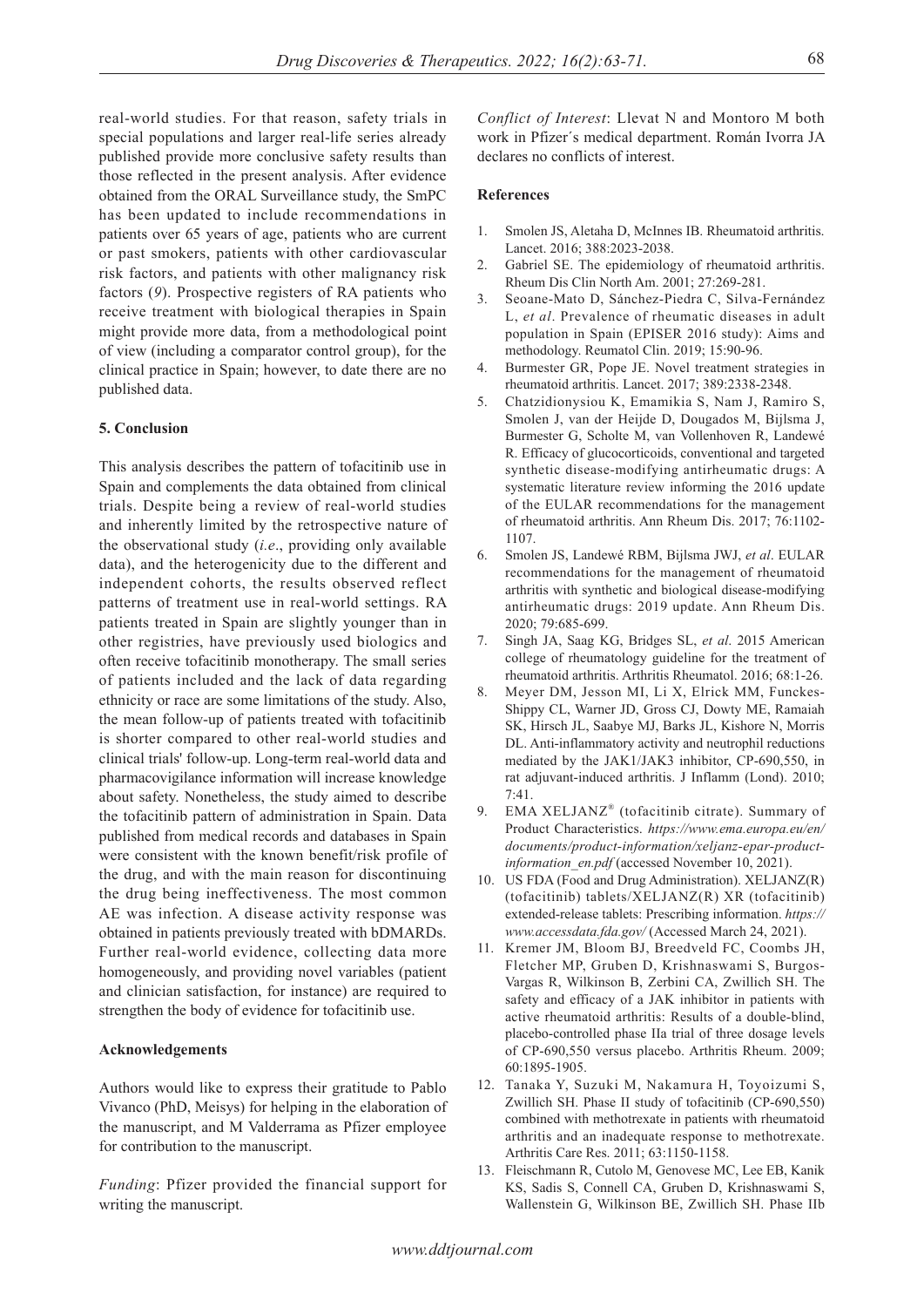dose-ranging study of the oral JAK inhibitor tofacitinib (CP-690,550) or adalimumab monotherapy versus placebo in patients with active rheumatoid arthritis with an inadequate response to disease-modifying antirheumatic drugs. Arthritis Rheum. 2012; 64:617-629.

- 14. Fleischmann R, Kremer J, Cush J, Schulze-Koops H, Connell CA, Bradley JD, Gruben D, Wallenstein GV, Zwillich SH, Kanik KS; ORAL Solo Investigators. Placebo-controlled trial of tofacitinib monotherapy in rheumatoid arthritis. N Engl J Med. 2012; 367:495-507.
- 15. Kremer JM, Cohen S, Wilkinson BE, Connell CA, French JL, Gomez-Reino J, Gruben D, Kanik KS, Krishnaswami S, Pascual-Ramos V, Wallenstein G, Zwillich SH. A phase IIb dose-ranging study of the oral JAK inhibitor tofacitinib (CP-690,550) versus placebo in combination with background methotrexate in patients with active rheumatoid arthritis and an inadequate response to methotrexate alone. Arthritis Rheum. 2012; 64:970-981.
- 16. van Vollenhoven RF, Fleischmann R, Cohen S, Lee EB, García Meijide JA, Wagner S, Forejtova S, Zwillich SH, Gruben D, Koncz T, Wallenstein GV, Krishnaswami S, Bradley JD, Wilkinson B; ORAL Standard Investigators. Tofacitinib or adalimumab versus placebo in rheumatoid arthritis. N Engl J Med. 2012; 367:508-519.
- 17. Burmester GR, Blanco R, Charles-Schoeman C, Wollenhaupt J, Zerbini C, Benda B, Gruben D, Wallenstein G, Krishnaswami S, Zwillich SH, Koncz T, Soma K, Bradley J, Mebus C; ORAL Step investigators. Tofacitinib (CP-690,550) in combination with methotrexate in patients with active rheumatoid arthritis with an inadequate response to tumour necrosis factor inhibitors: A randomised phase 3 trial. Lancet. 2013; 381:451-460.
- 18. Kremer J, Li ZG, Hall S, Fleischmann R, Genovese M, Martin-Mola E, Isaacs JD, Gruben D, Wallenstein G, Krishnaswami S, Zwillich SH, Koncz T, Riese R, Bradley J. Tofacitinib in combination with nonbiologic disease-modifying antirheumatic drugs in patients with active rheumatoid arthritis: A randomized trial. Ann Intern Med. 2013; 159:253-261.
- 19. Van Der Heijde D, Tanaka Y, Fleischmann R, *et al*. Tofacitinib (CP-690,550) in patients with rheumatoid arthritis receiving methotrexate: Twelve-month data from a twenty-four-month phase III randomized radiographic study. Arthritis Rheum. 2013; 65:559-570.
- 20. Lee EB, Fleischmann R, Hall S, Wilkinson B, Bradley JD, Gruben D, Koncz T, Krishnaswami S, Wallenstein GV, Zang C, Zwillich SH, van Vollenhoven RF; ORAL Start Investigators. Tofacitinib versus methotrexate in rheumatoid arthritis. N Engl J Med. 2014; 370:2377- 2386.
- 21. Wallenstein GV, Kanik KS, Wilkinson B, Cohen S, Cutolo M, Fleischmann RM, Genovese MC, Gomez Reino J, Gruben D, Kremer J, Krishnaswami S, Lee EB, Pascual-Ramos V, Strand V, Zwillich SH. Effects of the oral Janus kinase inhibitor tofacitinib on patient-reported outcomes in patients with active rheumatoid arthritis: Results of two Phase 2 randomised controlled trials. Clin Exp Rheumatol. 2016; 34:430-442.
- 22. Cohen SB, Tanaka Y, Mariette X, Curtis JR, Lee EB, Nash P, Winthrop KL, Charles-Schoeman C, Thirunavukkarasu K, DeMasi R, Geier J, Kwok K, Wang L, Riese R, Wollenhaupt J. Long-term safety of tofacitinib for the treatment of rheumatoid arthritis up

to 8.5 years: Integrated analysis of data from the global clinical trials. Ann Rheum Dis. 2017; 76:1253-1262.

- 23. Fleischmann R, Mysler E, Hall S, *et al*. Efficacy and safety of tofacitinib monotherapy, tofacitinib with methotrexate, and adalimumab with methotrexate in patients with rheumatoid arthritis (ORAL Strategy): a phase 3b/4, double-blind, head-to-head, randomised controlled trial. Lancet. 2017; 390:457-468.
- 24. Cohen SB, Tanaka Y, Mariette X, Curtis JR, Lee EB, Nash P, Winthrop KL, Charles-Schoeman C, Wang L, Chen C, Kwok K, Biswas P, Shapiro A, Madsen A, Wollenhaupt J. Long-term safety of tofacitinib up to 9.5 years: A comprehensive integrated analysis of the RA clinical development program. RMD Open. 2020; 6:e001395.
- 25. Wollenhaupt J, Lee EB, Curtis JR, Silverfield J, Terry K, Soma K, Mojcik C, DeMasi R, Strengholt S, Kwok K, Lazariciu I, Wang L, Cohen S. Safety and efficacy of tofacitinib for up to 9.5 years in the treatment of rheumatoid arthritis: final results of a global, open-label, long-term extension study. Arthritis Res Ther. 2019; 21:89.
- 26. Barnish M, Turner S. The value of pragmatic and observational studies in health care and public health. Pragmatic Obs Res. 2017; 8:49-55.
- 27. Favalli EG, Bugatti S, Biggioggero M, Caporali R. Treatment comparison in rheumatoid arthritis: Head-tohead trials and innovative study designs. Biomed Res Int. 2014; 2014:831603.
- 28. Blonde L, Khunti K, Harris SB, Meizinger C, Skolnik NS. Interpretation and impact of real-world clinical data for the practicing clinician. Adv Ther. 2018; 35:1763- 1774.
- 29. FDA. Developing a framework for regulatory use of real-world evidence. Public Work. *https://www.gpo.gov/ fdsys/pkg/FR-2017-07-31/pdf/2017-16021.pdf* (Accessed March 24, 2021).
- 30. EMA. Update on real world evidence data collection. Published online 2016. *https://ec.europa.eu/health/sites/ health/files/files/committee/stamp/2016-03\_stamp4/4\_ real\_world\_evidence\_ema\_presentation.pdf* (accessed March 24, 2021).
- 31. Kremer J, Bingham C, Cappelli L, Greenberg J, Geier J, Madsen A, Chen C, Onofrei A, Barr C, Pappas D, Litman H, Dandreo K, Shapiro A, Connell C, Kavanaugh A. Postapproval Comparative safety study of tofacitinib and biological disease-modifying antirheumatic drugs: 5-year results from a United States-based rheumatoid arthritis registry. ACR Open Rheumatol. 202; 3:173-184.
- 32. Reed GW, Gerber RA, Shan Y, Takiya L, Dandreo KJ, Gruben D, Kremer J, Wallenstein G. Real-World comparative effectiveness of tofacitinib and tumor necrosis factor inhibitors as monotherapy and combination therapy for treatment of rheumatoid arthritis. Rheumatol Ther. 2019; 6:573-586.
- 33. Pope J, Bessette L, Jones N, Fallon L, Woolcott J, Gruben D, Crooks M, Gold D, Haraoui B. Experience with tofacitinib in Canada: Patient characteristics and treatment patterns in rheumatoid arthritis over 3 years. Rheumatology (Oxford). 2020; 59:568-574.
- 34. Finckh A, Tellenbach C, Herzog L, Scherer A, Moeller B, Ciurea A, von Muehlenen I, Gabay C, Kyburz D, Brulhart L, Müller R, Hasler P, Zufferey P; physicians and patients of the SCQM. Comparative effectiveness of antitumour necrosis factor agents, biologics with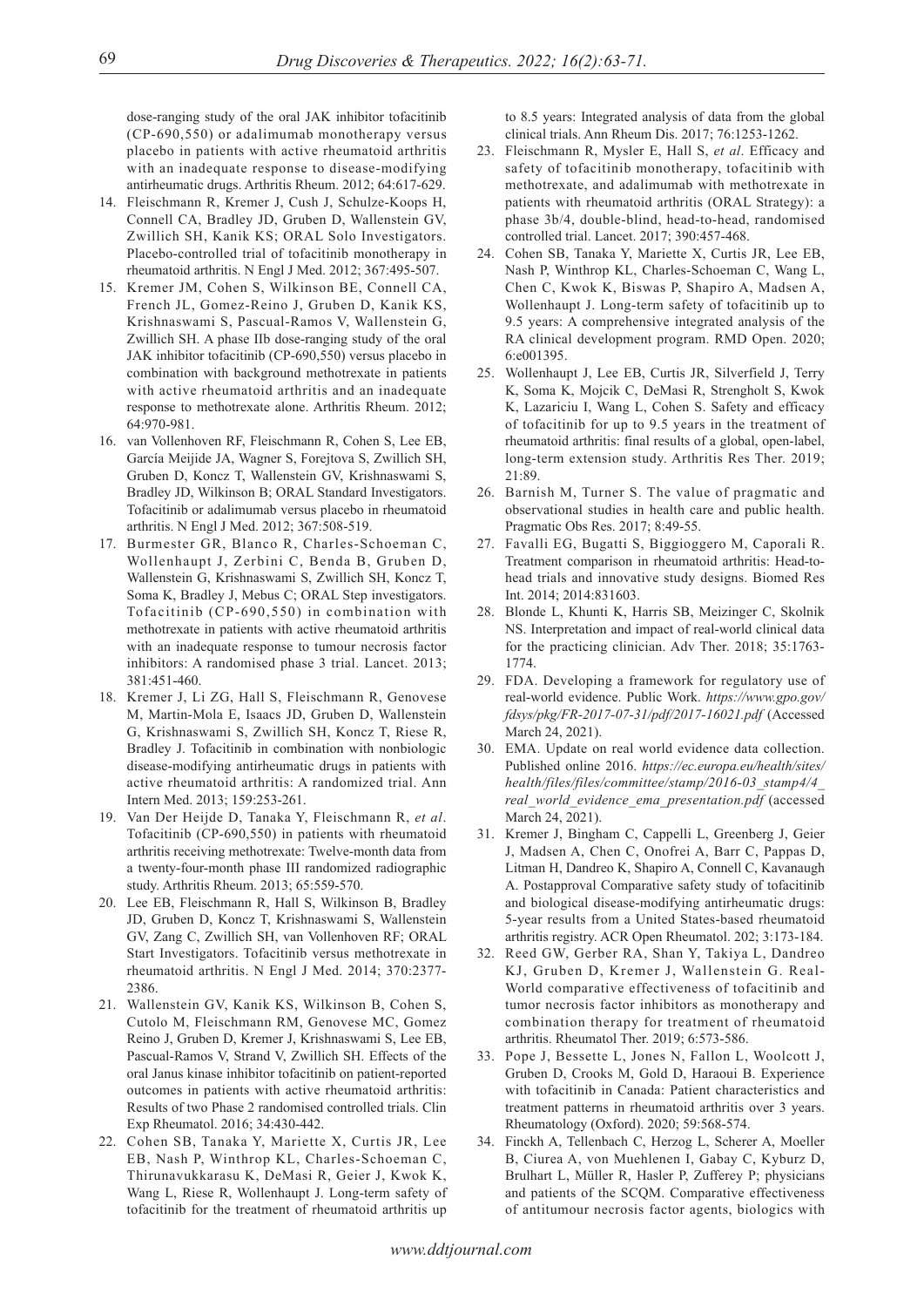an alternative mode of action and tofacitinib in an observational cohort of patients with rheumatoid arthritis in Switzerland. RMD Open. 2020; 6:e001174.

- 35. Bird P, Littlejohn G, Butcher B, Smith T, da Fonseca Pereira C, Witcombe D, Griffiths H. Real-world evaluation of effectiveness, persistence, and usage patterns of tofacitinib in treatment of rheumatoid arthritis in Australia. Clin Rheumatol. 2020; 39:2545-2551.
- 36. Mueller RB, Hasler C, Popp F, Mattow F, Durmisi M, Souza A, Hasler P, Rubbert-Roth A, Schulze-Koops H, Kempis JV. Effectiveness, tolerability, and safety of tofacitinib in rheumatoid arthritis: A retrospective analysis of real-world data from the St. Gallen and Aarau cohorts. J Clin Med. 2019; 8:1548.
- 37. Cohen S, Curtis JR, DeMasi R, Chen Y, Fan H, Soonasra A, Fleischmann R. Worldwide, 3-year, post-marketing surveillance experience with tofacitinib in rheumatoid arthritis. Rheumatol Ther. 2018; 5:283-291.
- 38. de la Morena I, Paz Solarte JA, Bedoya D, Larraz PT. AB0435 real world data of a patient cohort with rheumatoid artritis treated with jak/stat inhibitors. Ann Rheum Dis. 2019; 78:1680.
- 39. Gómez-Lechón Quirós L, Hidalgo Calleja C, López González R, *et al*. RC047. Tofacitinib en el tratamiento de artritis reumatoide: un estudio multicéntrico con experiencia en vida real. Reumatol Clin. 2019; 15:231- 232. (in Spanish)
- 40. Pérez García C, Carballo Martínez N, Martínez Casanova Quirante J, Fernández Sala X. RC057. Impacto de los inhibidores jak en el perfil de tratamiento de la artritis reumatoide. Reumatol Clin. 2019; 15:238-239. (in Spanish)
- 41. Rusinovich O, Campos Esteban J, de la Torre Rubio N, Espinosa Malpartida M, Barbadillo Mateos C, Godoy Tundidor H, Villa Alcázar LF, Sanz Sanz J, Fernández Castro M, Isasi Zaragoza CM, Jiménez Palop M, Andreu Sánchez JL. RC053. Eficacia y seguridad de los inhibidores de quinasas janus en pacientes con artritis reumatoide en un hospital terciario. Reumatol Clin. 2019; 15:236-237. (in Spanish)
- 42. Calvo Garcia A, García Castañeda N, Valero C, Llorente I, Varas B, García-Vadillo A, González-Álvaro I, Morell A, Ramírez E, Garcia de Vicuna R, on behalf of HUP IMID Therapy Unit. AB0334 Cost-effectiveness of jak inhibitors in rheumatoid arthritis in the real world practice. Ann Rheum Dis. 2020; 79:1465-1466.
- 43. Retuerto-Guerrero M, Trujillo E, Valero C, Fernández-Espartero C, Soleto CY, García-Valle A, Aurrecoechea E, Garijo Bufort M, López Robles A, Loricera J, Pablos JL. FRI0132 Efficacy and safety of switching jakinibs in rheumatoid arthritis. Ann Rheum Dis. 2020; 79:648-649.
- 44. Rosas J, Pons A, Senabre Gallego JM, Santos Soler G, Bernal JA, García-Gómez JA, Cano C, Ivars E, Lorente Betoret M, Barber X, on behalf of AIRE-MB Group. AB0318 Characteristics of patients with rheumatoid arthritis who have withdrawn the last biological drug: Real-life results from a local registry. Ann Rheum Dis. 2020; 79:1458.
- 45. Soleto CY, Serrano Benavente B, Torrens Cid LA, Martínez-Barrio J, Molina Collada J, Rivera J, González T, Monteagudo I, González C, Castrejón I, Álvaro-Gracia JM. AB0357 Use of tofacitinib and reasons for discontinuation in clinical practice. Ann Rheum Dis. 2020; 79:1478-1479.
- 46. Valero C, Calvo García A, García Castañeda N, Ortiz A,

Llorente I, Varas B, Castañeda S, García de Vicuna R, Ramirez E. AB1339-HPR safety and adherence of the jak inhibitors in clinical practice in rheumatoid arthritis. Ann Rheum Dis. 2020; 79:1957-1958.

- 47. Velloso Feijoo ML, Cid Boza N, Pérez MJ. AB0363 safety of jak inhibitors in patients with arthritis rheumatoid under real-life conditions. Ann Rheum Dis. 2020; 79:1482.
- 48. Campos Fernández C, Almela Molina C, Rueda Cid A, Balaguer Trull I, Lerma Garrido JJ, Pastor Cubillo MD, Calvo Catalá J. P045. Evaluación clínica y ecográfica de pacientes con artritis reumatoide que inician tratamiento con FAME sintético dirigido. Reumatol Clin. 2021; 17:43-307. XLVII National Congress of the Spanish Society of Rheumatology. Available from: *https://static. elsevier.es/reuma/reumacongreso2021.pdf* (in Spanish)
- 49. Compán Fernández O, Acosta ME, Pastor S, Ibáñez M, Fernández de la Fuente MA, Montilla C, Martínez O, Turrión A, Pino Montes J, da Casa C, Hidalgo C. P063. Evaluación de la efectividad, persistencia y seguridad de tofacitinib en artritis reumatoide en distintos escenarios. Estudio en práctica clínica habitual. Reumatol Clin. 2021; 17:43-307. XLVII National Congress of the Spanish Society of Rheumatology. Available from: *https://static. elsevier.es/reuma/reumacongreso2021.pdf* (in Spanish)
- 50. Espartal E, López-Lasanta M, Michelena X, Borrell H, Pluma A, de Agustín JJ, Caparrós R, Erra A, Almirall M, Marsal S. RC08. 7 años de experiencia clínica con inhibidores de JAK: Análisis retrospectivo de la eficacia y la seguridad de tofacitinib en una cohorte de pacientes con artritis reumatoide en condiciones de práctica clínica. Reumatol Clin. 2021; 17:308-355. XLVII National Congress of the Spanish Society of Rheumatology. Available from: *https://static.elsevier.es/ reuma/reumacongreso2021.pdf* (in Spanish)
- 51. Fragío Gil JJ, González Mazarío R, Pávez Perales C, *et al*. P062. Efectividad y seguridad de los JAK inhibidores en la artritis reumatoide: Datos de vida real. Reumatol Clin. 2021; 17:43-307. XLVII National Congress of the Spanish Society of Rheumatology. Available from: *https://static.elsevier.es/reuma/reumacongreso2021.pdf*  (in Spanish)
- 52. Haro Martínez AC, Moreno MJ, Peñas E, Mayor M, Palma D, Castillo P, Moreno MJ. P020. Eficacia de los inhibidores JAK en práctica clínica real. Reumatol Clin. 2021; 17:43-307. XLVII National Congress of the Spanish Society of Rheumatology. Available from: *https://static.elsevier.es/reuma/reumacongreso2021.pdf*  (in Spanish)
- 53. Úbeda-Portugués Palomino S, Márquez Pete N, Pérez Ramírez C, Maldonado Montoro MM, Cáliz Cáliz R. P050. Influencia de polimorfismos en el gen EGFR en la respuesta al tratamiento con fármacos inhibidores de la JAK en pacientes diagnosticados de artritis reumatoide. Reumatol Clin. 2021; 17:43-307. XLVII National Congress of the Spanish Society of Rheumatology. Available from: *https://static.elsevier.es/reuma/ reumacongreso2021.pdf* (in Spanish)
- 54. Rodriguez-García SC, Sánchez-Piedra C, Castellanos-Moreira R, Ruiz Montesinos D, Pombo M, Sánchez-Alonso F, Gómez-Reino JJ on behalf of the BIOBADASER Working group. POS0610. Epidemiologic profile and channeling to treatment in rheumatoid arthritis patients treated with abatacept over the last 5 years: data from the Spanish register